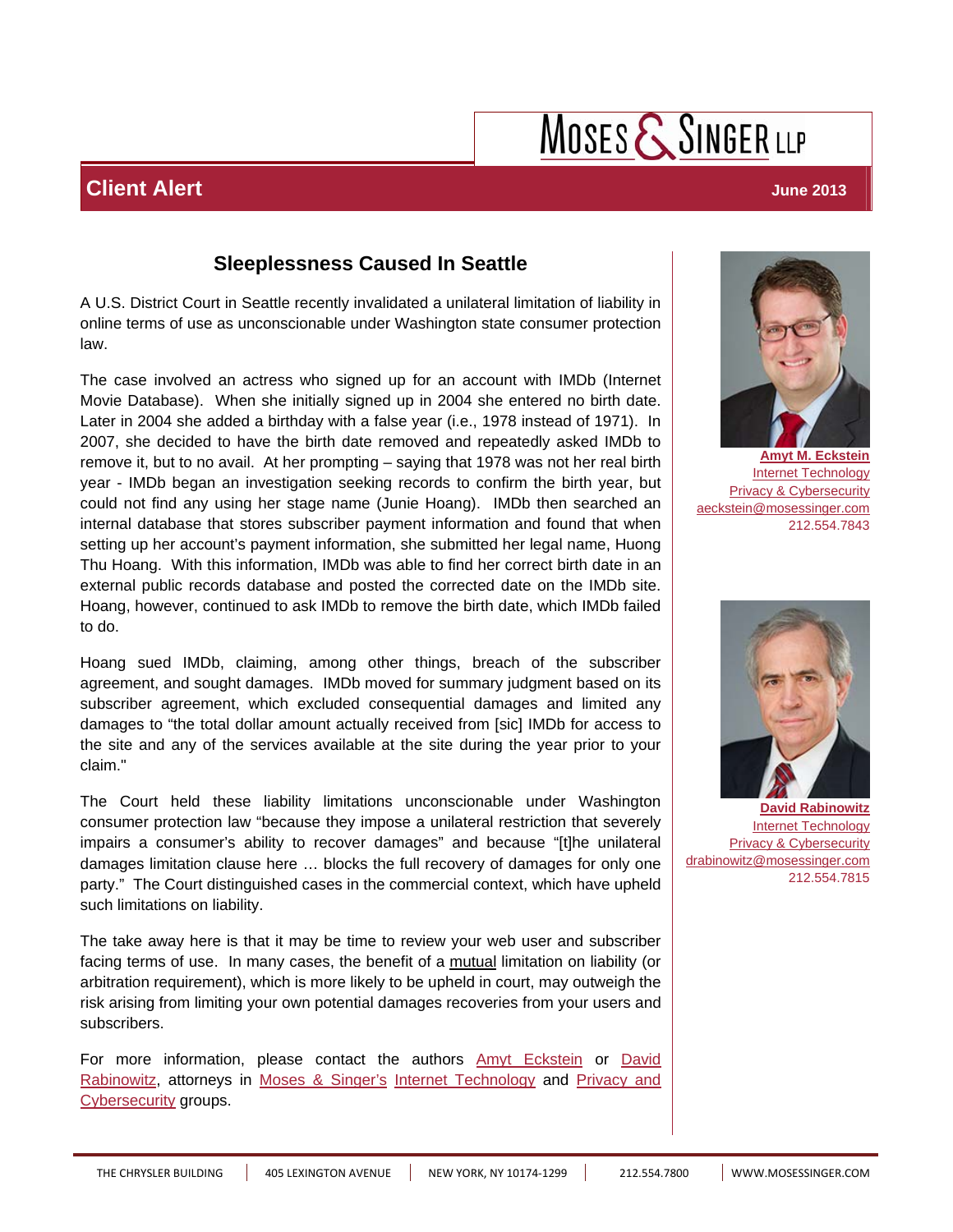# **MOSES & SINGER LLP**

Since 1919, Moses & Singer has provided legal services to diverse businesses and to prominent individuals and their families. Among the firm's broad array of U.S. and international clients are leaders in banking and finance, entertainment, media, real estate, healthcare, advertising, and the hotel and hospitality industries. We provide cost-effective and result-focused legal services in the following primary areas:

- Accounting Law Practice
- Advertising
- **Asset Protection**
- Banking and Finance
- Business Reorganization, Bankruptcy and Creditors' Rights
- Corporate/M&A
- Corporate Trust
- Global Outsourcing and Procurement
- **Healthcare**
- **Hospitality**
- Income Tax
- Intellectual Property
- Internet/Technology
- Labor, Employment & Employee Benefits
- Legal Ethics & Law Firm **Practice**
- **Litigation**
- Matrimonial and Family Law
- Privacy and Cybersecurity
- Private Funds
- Promotions
- **Real Estate**
- Securities and Capital Markets
- Securities Litigation
- Sports & Entertainment
- Trusts and Estates
- White Collar Criminal Defense and Government Investigations



Moses & Singer LLP is the New York City law firm member of the MSI Global Alliance (MSI). MSI is one of the world's leading international alliances of independent legal and accounting firms, with over 250 member firms in 100 countries - www.msiglobal.org.

> Moses & Singer LLP The Chrysler Building 405 Lexington Avenue New York, NY 10174-1299 Tel: 212.554.7800, Fax: 212.554.7700

> 2200 Fletcher Avenue Fort Lee, NJ 07024 Tel: 201.363.1210, Fax: 201.363.9210 Abraham Y. Skoff, Esq. Managing Attorney for New Jersey

> 10 Cuttermill Road – Suite 201 Great Neck, NY 11021 Tel: 516.498.8828, Fax: 516.498.8810